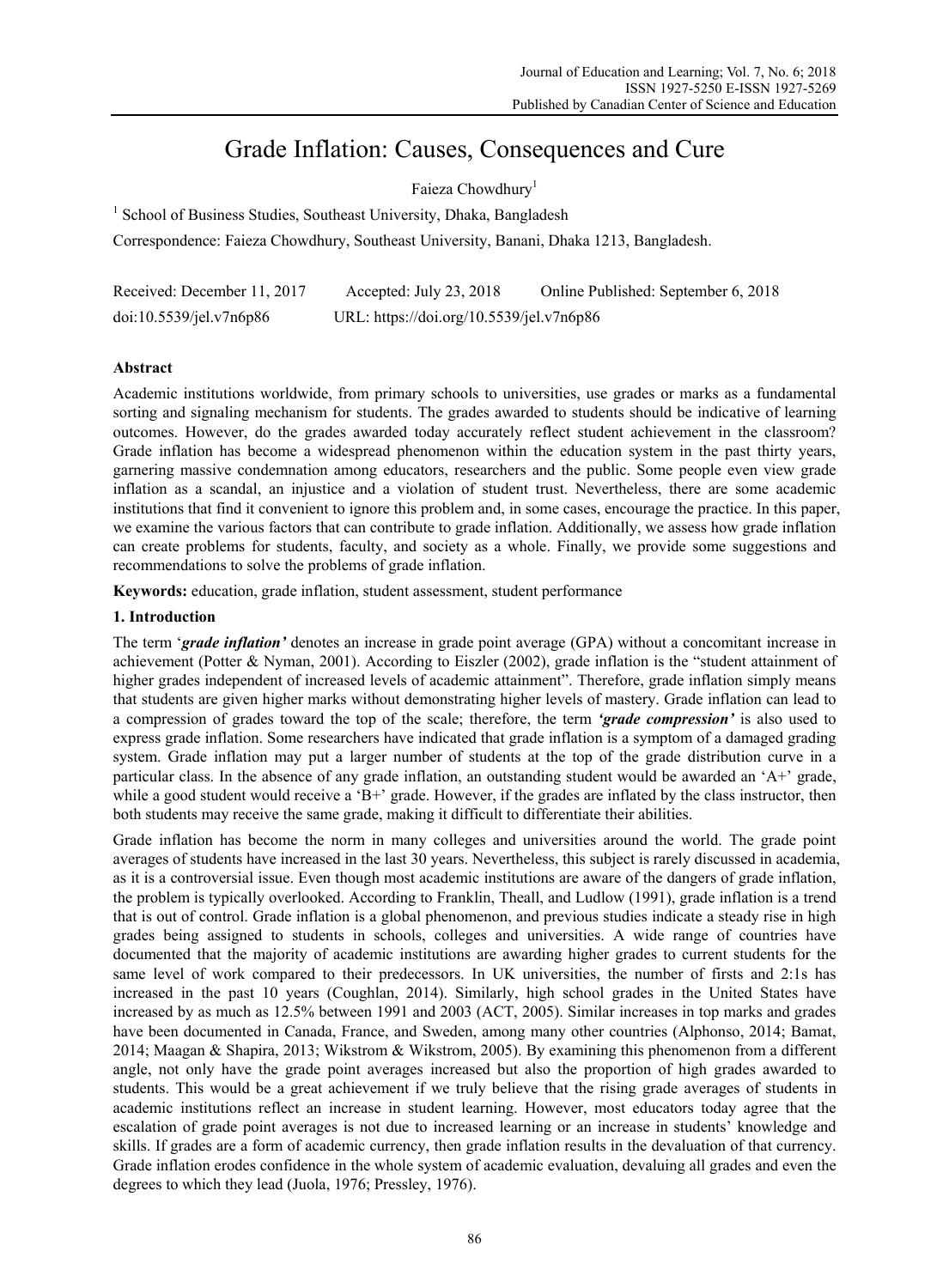According to Boretz (2004), accepting grade inflation as a practice damages the academic ethos. In academic institutions, student proficiencies and competencies are the most important outcomes in the teaching-learning process. However, the practice of grade inflation converts grades to currencies that are exchanged for enrollment in a particular institution. Although no single institution or educator can do anything to combat a culture of grade inflation, students may suffer significant harm if appropriate actions are not taken to curb this practice.

Some researchers have provided strong evidence regarding the negative consequences of grade inflation, but few strategies have been developed by the appropriate parties to resolve this problem. Some institutions even encourage the practice of grade inflation, ignoring the problem altogether. To understand the dilemma caused by grade inflation at academic institutions, the author read numerous research reports and articles focusing on the grading practices in different countries. Since this is a philosophical paper, the focus is on normative analysis of grade inflation, rather than an empirical analysis. There are numerous philosophical papers on grading, but very few have addressed the causes of grade inflation and even fewer have provided solutions to combat the problem. Our purpose in this paper is to map out the various aspects of grade inflation. We begin by explaining why various agents such as educators, academic institutions and the public engage in the practice of grade inflation. Then, we examine the various consequences of grade inflation and conclude by presenting some simple steps that academic institutions can take to resolve the problem of grade inflation.

#### **2. The Causes of Grade Inflation**

This section will address why different agents, such as educators, institutions and even the system, may engage in grade inflation. After analyzing the available literature on the topic of grade inflation, we have identified some specific causes for grade inflation.

# *2.1 Why Do Educators Engage in Grade Inflation*

Nearly all academic institutions evaluate the performance of course instructors through student feedback. Faculty evaluations are conducted numerically by scoring various components that indicate how the instructor performed in comparison with his or her peers or the department as a whole. In most cases, student evaluations has a major role in assessing the instructors' teaching effectiveness and other decisions regarding contract renewals, promotions, tenure and teaching awards. Therefore, the desire for job security and financial benefits may encourage some instructors to practice grade inflation. Students also tend to gravitate toward instructors who inflate grades and away from those who do not, making the classes of instructors awarding higher grades fill up more rapidly. In some cases, this may lead to fewer students in the classes of instructors who grade honestly, which can possibly lead to a reduction in their pay for the course undertaken. Some faculty members may also frequently engage in grade inflation to save time. Typically, these are teachers who resist giving low grades to students because they do not want to spend most of their office hours giving justifications for low grades on assignments or examinations. Hence, to avoid such situations with their students, some faculty members simply award high grades.

The problem of grade inflation is exacerbated by the rise in the number of part-time faculty members, whose job security and compensation may vary by semester. According to Brian (1998), temporary and part-time teachers lack both the opportunity and the incentive to assume appropriate responsibility for the general academic development of their students. The non-tenured faculty members are more likely to give higher grades to students than their tenured counterparts to ensure strong evaluation ratings for their teaching. Therefore, non-tenured faculty members may rely on positive course evaluations to ensure continued employment, which motivates them to inflate grades (Boretz, 2004).

Moreover, instructors may also practice grade inflation due to concern for their students' psychology, motivation and life prospects. Some educators admit that students today face excessive parental and social pressures to achieve high grades. Under such circumstances, teachers may decide that grade inflation is preferable to causing deep psychological harm to students or preventing them from attaining their future prospects. In this respect, grade inflation may be perceived by some teachers as a personal expression of care toward their students (Finefter-Rosenbluh & Levinson, 2015).

#### *2.2 Why Institutions Engage in Grade Inflation*

Academic institutions are enrollment-driven and every semester they face enormous pressure to enroll more students. Today greater competition for student enrollment between and within institutions is a prime factor for grade inflation. If students are not awarded high grades in a particular university, then they will transfer to another university where high grades are easily awarded. Universities that have financial constraints are more likely to inflate grades in order to attract more students. A study of 544 academic institutions revealed that 77%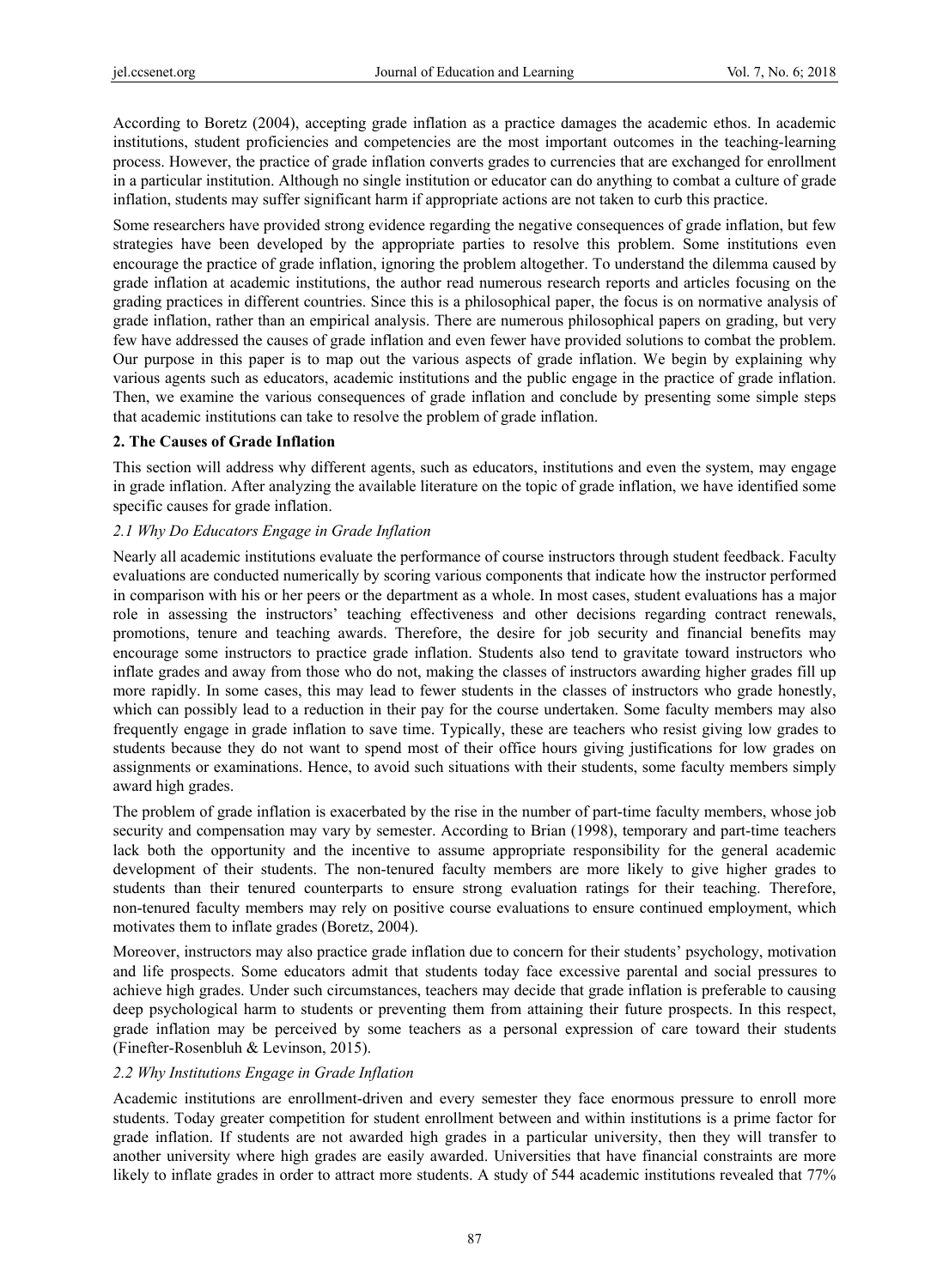of these institutions adopted some form of innovation in their grading system. These changes in grading policy have led to a rise in grade point averages (Collins & Nickel, 1975). An increase in grade point averages was also reported by the American Academy of Arts and Sciences, which summarized the findings of several studies involving 180 universities and surveys of over 50,000 students (Rosovsky & Hartley, 2002).

Moreover, most academic institutions believe in the customer-based concept that "we are here to serve and please customers". Some researchers, such as Brian (1998), state that as the cost of education has increased, students have been led to expect a greater value for the money that they spent on their education. Consequently, pressure exists on academic institutions to deliver grades that will satisfy students and parents, regardless of whether or not the standards of excellence are met.

Most academic institutions subscribe to the myth that high grades and success are closely linked, particularly in terms of future success. By awarding high grades to the students, academic institutions often try to give signals to admissions officers and potential employers that their students are comparatively better than others. Therefore, grades are often used as a tool by the academic institutions to gain a strong foothold in the competitive marketplace.

# *2.3 Why the System Engages in Grade Inflation*

The educational system, whether it is at the district, the state or the national level, may decide to inflate students' grades for two main reasons: (1) to enhance the accessibility of education and future job prospects and (2) to maintain a positive public image. Occasionally, state administrators have incentive to inflate test scores across public board examinations in order to achieve high passing rates among the students. Administrators may even change the grading system or the assessment rules so that failure rates decline and more students achieve higher marks on board exams. This can encourage state administrators to set lower passing scores on state exams so that a larger number of students will pass the exams rather than fail.

Moreover, the notion of 'equal opportunity for all' can also encourage the system to implement strict grading structures. This is due to the concern that if educators practice strict grading for board exams, then there is the possibility that a large number of students could fail the exams and potentially lose out on opportunities in higher education and the workplace. Nevertheless, we must understand that grade inflation will not resolve social inequalities, just as printing more money will not alleviate poverty. At the national level, grade inflation is a negative-sum situation that imposes serious costs on society.

#### **3. The Consequences of Grade Inflation**

This section presents three different potential victims of grade inflation: the students, the academic institutions and society as a whole.

#### *3.1 How Students Are Affected*

Grade inflation may mislead students regarding their actual degree of academic performance. If teachers award higher grades to students than what they actually deserve, then the students will misunderstand their own capabilities. The students may believe that they are well-prepared to succeed at endeavors for which they have insufficient knowledge and skills.

Grade inflation may also result in grade compression, where higher grades are awarded for average or even relatively poor performance. Grade compression is mainly unfair to the best students in the class, who may have to share the same good grades with less hardworking classmates (Finefter-Rosenbluh & Levinson, 2015). Therefore, this may discourage the hardworking students from achieving their full potential. Grade inflation therefore promotes mediocrity by giving less-qualified students more than they deserve, diminishing student effort and achievement (Lackey & Lackey, 2006).

Another problem is that grade inflation can deteriorate the work ethic of students. If high grades are awarded easily, then students may believe that they do not need to work as much to achieve high grades. Students may also carry this attitude into subsequent classes. In the case of prerequisite courses, students may have a false sense of mastery regarding that course. This can create problems, as the student may find it difficult to do well in the advanced courses due to a lack of adequate knowledge on the prerequisite course.

Grade inflation may influence the course selection process of the students. Students often quickly identify teachers who practice grade inflation and attempt to select their classes. Some students may even postpone taking certain courses until they are taught by instructors who practice grade inflation (Stanoyevitch, 2008). Grade inflation may also encourage students to select subjects or majors where they can easily obtain higher grades.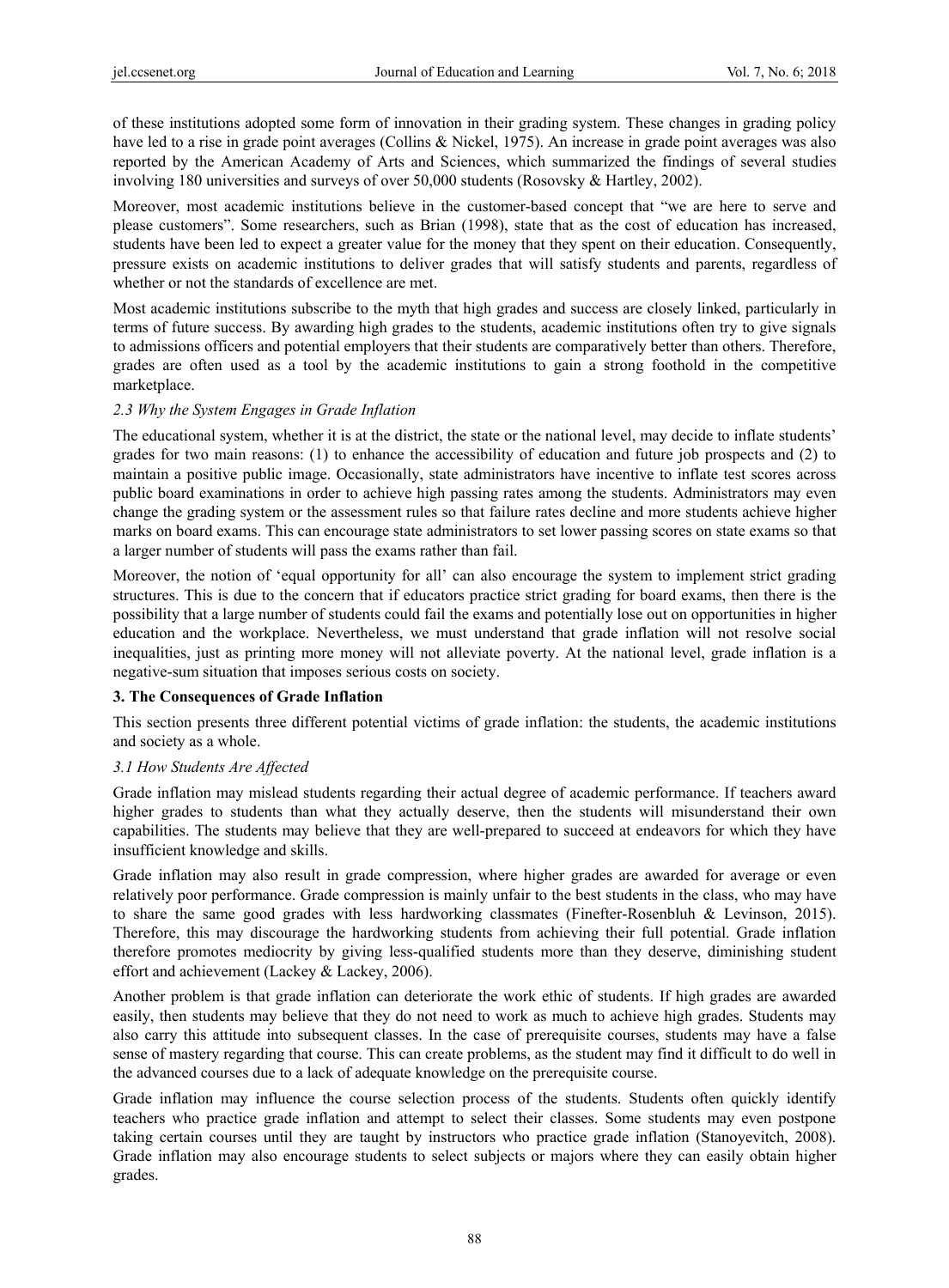# *3.2 How Institutions Are Affected*

Grade inflation may have a negative impact on institutions such as schools, universities and potential employers. The reliability of grades is vital in employment, scholarship and admission-related decisions. Students who graduate must have a GPA higher than a certain threshold in order to obtain opportunities in the labor market or access higher education. Due to grade inflation, transcripts and other similar documents that provide academic proof of credentials may lose some of their value.

Krautmann and Sander (1999) assert that grade inflation dilutes the role of educational credentials when screening workers in the labor market. In the labor market, grades are an indicator of the candidate's level of knowledge, skills and achievement in a particular subject or field. Grades are also used by potential employers to assess a candidate's learning capability and attitude toward work. If employers believe that a certain school or university engages in grade inflation, the value of a 4.0 GPA will not carry the same weight as it should. Employers cannot use these grades to make meaningful distinctions among job applicants while conducting any hiring decisions, as inflated grades do not reflect whether the candidate actually has the knowledge and skills required for the job.

Grades are also used by admission officers to award admissions or scholarships within and across universities. Grade inflation may lead to less qualified students enrolling in respectable institutions, which can later harm the reputation of these institutions. Therefore, grade inflation causes grades to fail their positive functions ofproviding feedback on student performance, motivating students, guiding them in future decisions and providing a basis for recruitment and enrollment decisions.

Moreover, grade inflation can have a negative impact on the academic standing of schools and universities, as their degrees will have less value in the market. Schools and universities that practice grade inflation may be classified as "grade sellers" and at some point, their graduates may become less marketable.

# *3.3 How Society Is Affected*

Grade inflation may increase social disparities and inequalities, as students who can afford to attend schools or universities that award comparatively higher grades will achieve unearned advantages in college and graduate admissions. Due to inflated grades, these students also may have better opportunities in the job market, which enhances social disparity and socioeconomic inequality. Schools are the primary institutions for credentialing students. Grades enable young people to gain or lose access to further education, as well as vocational and career opportunities. In an impartial society, academic institutions would be structured in a manner that prevents inequality in grading practices, which is the opposite of what is currently happening.

#### **4. Recommendations**

After reading numerous papers on grade inflation, we have concluded that it is crucial for the respective authoroties to take corrective actions inorder to attain positive changes in the grading process. In some cases, the most difficult task would be to convince the respective authorities that grade inflation is a problem and that actions are needed to mitigate it. In this section, we present some easy steps that can be taken by university administration and department chairs to prevent grade inflation.

# *4.1 Resource Allocation to Academic Units Should Not Be Based Solely on Student Enrollment*

The motivation for grade inflation within and across departments often stems from the fact that university resources are directly linked to increased enrollment in each department or school. According to Butler (1975), grades have become a tool in the increasingly aggressive competition for enrollment. Often there is a tremendous pressure on deans and department chairs to increase student enrollment. Hence, they may engage in grade inflation to achieve higher enrollment. Since enrollment patterns in a particular department or school can fluctuate for various reasons, such as market trends, parental pressure or personal preferences, we propose that student enrollment should not be the only criteria used for decisions regarding resource allocation.

Low student enrollment may also influence the grading behavior of the course instructors. In some academic institutions, classes with only a few students enrolled will be cancelled by the administration, or the faculty member will not receive full payment for teaching the course. This can motivate faculty members to practice grade inflation so that their class does not get cancelled, as they realize that students are attracted to instructors that are easy graders. To prevent this situation, it is important for the university administration to realize that certain courses may have low enrollments due to legitimate reasons, such as poor timing, required prerequisites,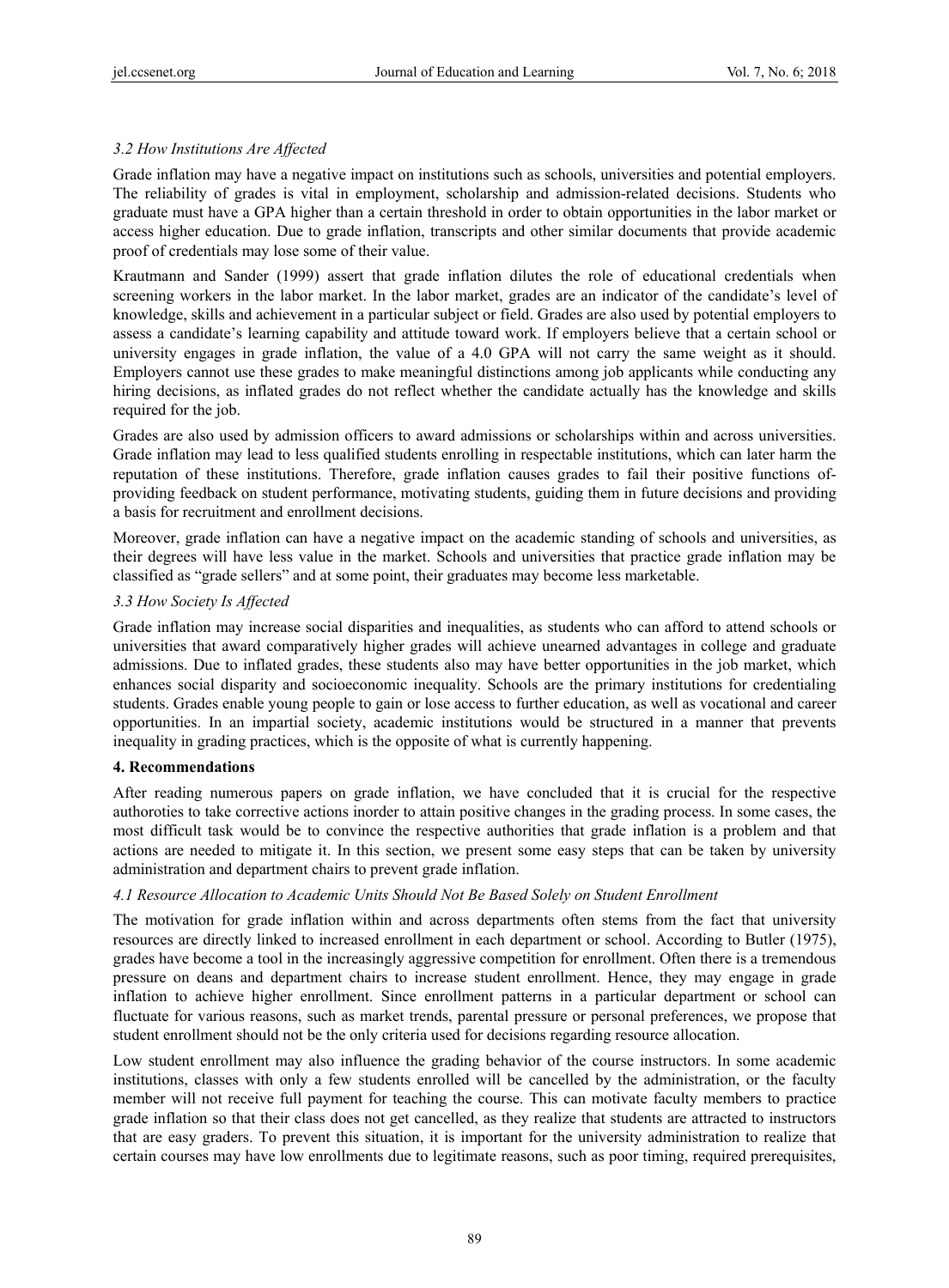or course syllabus difficulty. In this case, the faculty members should not be penalized for low student enrollment.

# *4.2 Institutions Should Use a Balanced Method to Evaluate Faculties*

Teachers are often evaluated by a student evaluation system, but this technique does not often reflect how rigorous the courses are or what standards of teaching the teachers use in the class. The faculty evaluation forms generally reflect how popular the teachers are with the students. By engaging in these popularity contests, the faculty members often decrease the level of academic rigor in their courses, which is a prime symptom of grade inflation. To overcome this problem, it is important that faculty evaluations be more transparent. To empower faculty members to increase the rigor of course content and apply fair grading practices, faculty evaluations need to be more diversified. The faculty member could be rated not only by students but by a senior member of his/her department. This will ensure that the student evaluation was not the only factor used to evaluate his/her performance every semester. This will also discourage the faculty members from inflating grades by either dropping the more difficult material from the course syllabus or grading more leniently.

It is unfortunate that in many institutions, an instructor's success rate is judged only by the student evaluation scores. This may encourage instructors to succumb to the lure of grade inflation. Therefore, another important factor would be to re-design the evaluation metrics so that greater emphasis is provided on faculty reviews and comments, instead of on the average evaluation rating of a particular course. If students are asked the right questions on the evaluation forms, then the students' comments will allow administrators to understand the rigor and academic standards of a course.

# *4.3 Provide Instructor Training on Fair Student Assessment*

New faculty members or part-time faculty members, who are more likely to practice grade inflation, should be asked to attend mandatory workshops on fair grading practices. Senior faculty members who have been identified as being accomplished in the areas of rigorous grading and effective teaching may be sent to these workshops to mentor or train these new instructors. This will be instrumental in enhancing teaching effectiveness and reducing faculty defensiveness during evaluations.

# *4.4 Educate the Students about Grading Policies*

Educators are often misguided in assuming that students understand the grading policies of the academic institution. Often, new students who enroll in a college or university learn about grading policies from their peers or senior classmates, who can mislead them. It is important for academic institutions and individual faculty members to clearly articulate the standards that are expected of their students. These statements of standards should also appear in the syllabi of their courses, so that students will understand what is expected of them and the grading policies that will be applied for assessment. Discussing grading policies and standards will help restore fair grading practices. This discussion will also help students to have realistic expectations about what grades they deserve based on the performance delivered. Furthermore, administrators must incorporate an obligatory session on the grading policies of the university during new student orientation programs. These orientation sessions should be led by a panel of faculty members and high-achieving student speakers who can discuss their experiences regarding challenging courses and their views regarding the grading system.

#### *4.5 Chair and Program Heads Should Hold Regular Meetings to Discuss Grading Trends*

The lack of accountability and scrutiny is another cause of grade inflation. In most cases, faculty members are not asked to justify the grades that they award to their students unless someone complains. Moreover, the faculty members are not held accountable for the rigor of their classes or what assessment tools they utilize in the class. The department chairs should hold meetings every semester to provide feedback to the faculty members on their teaching effectiveness and student assessment. If an instructor has provided a grade that deviates significantly from the departmental average, then he/she should be asked to justify the discrepancy and, if necessary, adjust his/her grading system. This will discourage faculty members from practicing grade inflation, as they will be held accountable for their grading practices.

In these meetings, the departmental chairs should provide each faculty members with performance statistics regarding his or her grade distribution summary, class mean GPAs, and a histogram of the assigned grades, alongside the departmental average. The GPA mean of every course should be included alongside the teaching evaluation score of the class to help identify any sign of grade inflation. Written policies and guidelines for grading should be distributed to all faculty members, including the part-time and adjunct instructors.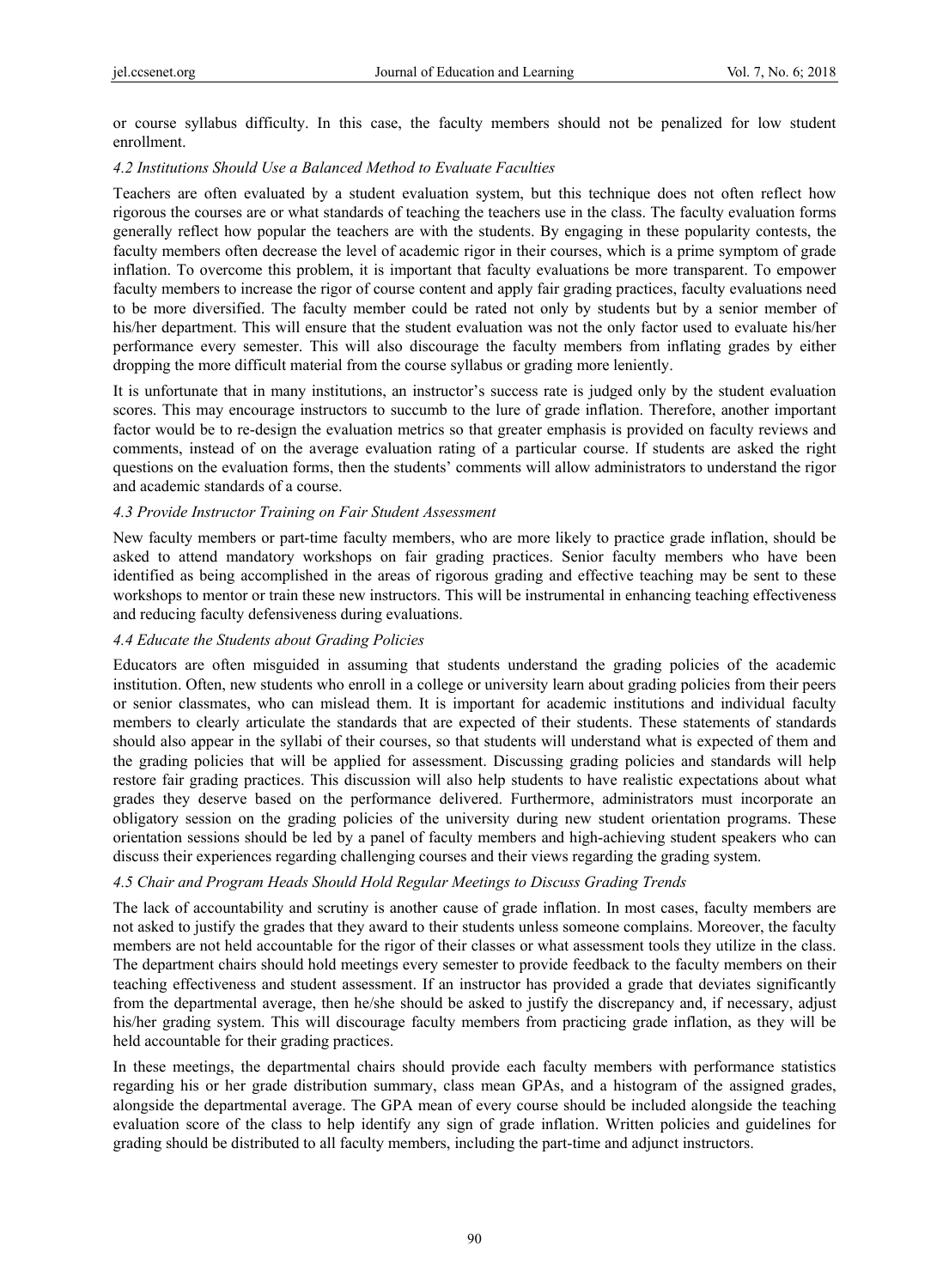# *4.6 Use of the Quota System*

Restricting the number of high grades that instructors can award to their students in a particular class is another way to combat grade inflation. This approach was adopted by Princeton in 2004 when the administration provided guidelines to all faculty members stating that, on average, no more than 35% of the grades awarded in undergraduate courses should be in the 'A' range.

Department chairs or heads can prepare comparative statistics every year to indicate how each department has reported its grade distribution compared to other departments. Based on the findings, the university administrators can create a policy for allocating a quota on the number of 'A's among their departments. However, the quota system has limitations, as it may prevent a fraction of the students from receiving the grades that they actually deserve. In less rigorous courses, a large number of students in the class may rightfully deserve an 'A' grade, but if the quota system is applied, some of these students will be unfairly penalized.

# **5. Conclusion**

Most of the academic institutions that practice grade inflation believe in the notion of "student consumerism", which states that students want their money's worth and therefore want to obtain easy 'A' grades. Moreover, there is an innate obligation instilled in academic institutions to inflate grades to help their poorer-performing students to acquire better opportunities in the job market. However, it is important for these institutions to understand that, in the long run, the institution's reputation and student proficiencies are more important than individual grades. Nevertheless, some people believe that grade inflation is unavoidable as it is 'costless' to award good grades to the students. In this paper, we have discussed various negative consequences of grade inflation to prove that grade inflation is not really costless, as it can have a negative impact on graduates, potential employers, the reputation of academic institutions and the well-being of society.

In conclusion, after reading numerous papers that focus on grade inflation, we believe it is time to take constructive steps to solve this issue. It is important for academic institutions to begin the dialogue on grade inflation by first acknowledging that it is a serious problem that can have a variety of long term negative consequences. In this paper, we have provided six basic reform suggestions that can be adopted by academic institutions to alleviate the problem of grade inflation. It is our hope that this paper will create more awareness regarding grade inflation and stimulate further discussions in order to formulate new strategies to combat grade inflation.

#### **References**

- ACT. (2005). Are high school grades inflated? Issues in college readiness. Retrieved from http://www.act.org/research/policymakers/pdf/issues.pdf
- Alphonso, C. (2014, April 14). Citing grade inflation in high schools, elite program boosts its own marks. *The Globe and Mail.* Retrieved from http://www.theglobeandmail.com/news/national/education/elite-ibprogram-to-boost-marks-in-response-to-g rade-inflation/article17953433/
- Bamat, J. (2014, July 7). Are French high school students getting smarter? *France24.*
- Boretz, E. (2004). Grade Inflation and the Myth of Student Consumerism. *Journal of College Teaching*, *52*(2), 42-46. https://doi.org/10.3200/CTCH.52.2.42-46
- Brian, N. (1998). A proposal for Dealing with Grade Inflation: The Relative Performance Index. *Journal of Education for Business*, 40-43.
- Butler, R. C. (1975). The grading game. *Coll. Univ*., *50*(40), 733-739.
- Collins, J. R., & Nickel, K. N. (1975). *Grading policies in higher education: the Kansas Study/ the National survey.* University Studies, 103, Wichita.
- Coughlan, S. (2014, January 21). University grade inflation disputed. *BBC News*. Retrieved from http://www.bbc.com/news/education-25811702
- Eiszler, C. F. (2002). College Students' Evaluations of Teaching and Grade inflation. *Research in Higher Education, 43*(4), 483-501. https://doi.org/10.1023/A:1015579817194
- Finefter-Rosenbluh, I., & Levinson, M. (2015). What is wrong with grade inflation (if anything)? *Philosophical Inquiry in Education*, *23*(1), 3-21.
- Franklin, J., Theall, M., & Ludlow, L. (1991). *Grade inflation and student ratings: A closer look.* Paper presented at the annual meeting of the American Educational Research Association, Chicago.